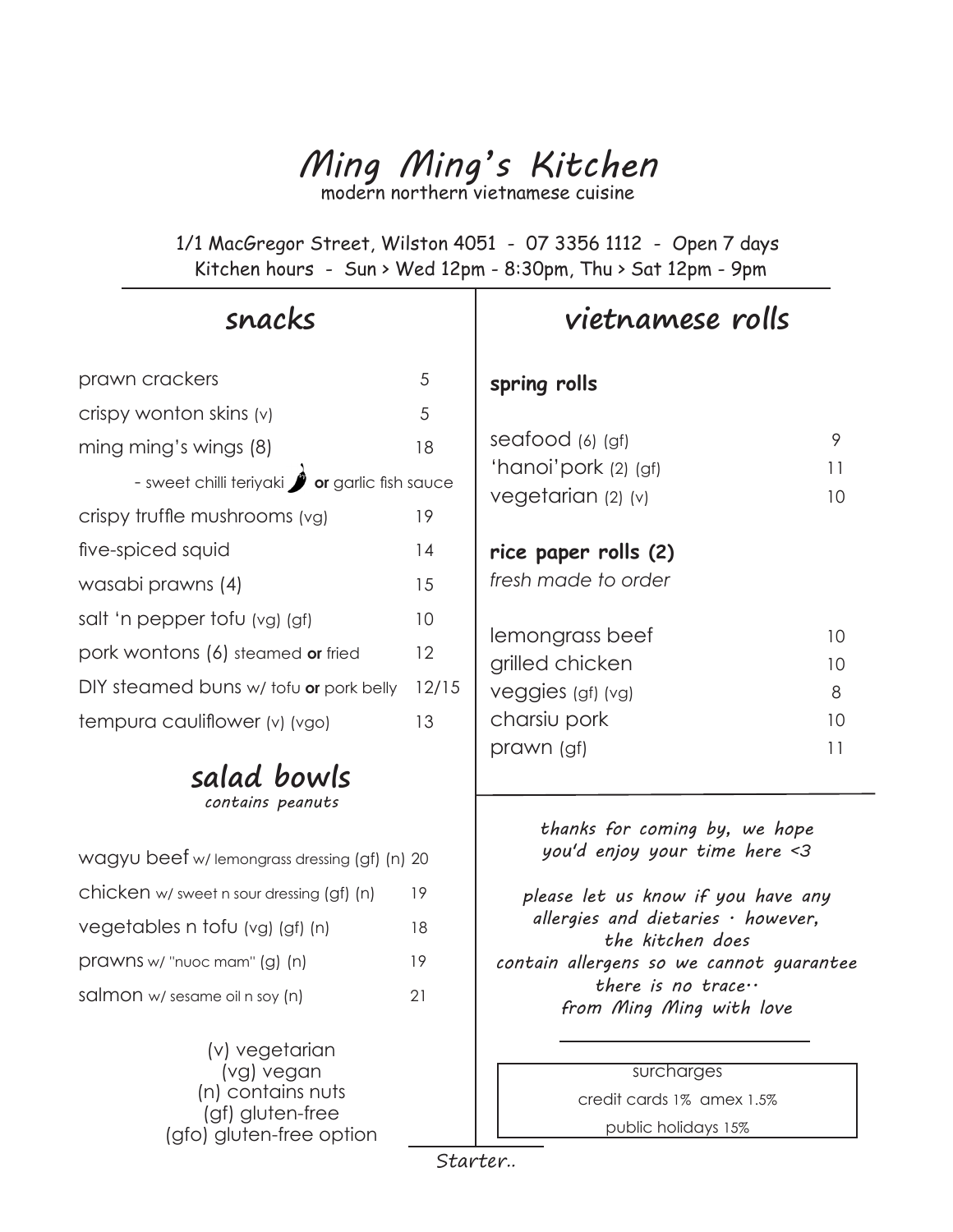

#### **Fizzy Sips -**

| soft drinks                               |     |
|-------------------------------------------|-----|
| coke, coke zero, fanta, sprite            | 4   |
| juice orange, apple                       | 5   |
| phoenix ginger beer                       | 6   |
| purezza sparkling water                   | 4pp |
| kombucha                                  |     |
| raspberry, passionfruit, gingerlemon      | 7   |
| Cold Sips -                               |     |
| cafe iced long black                      | 5   |
| cafe 'sua da' (w/ condensed milk)         | 6   |
| homemade lemon tea                        | 6   |
| homemade lychee tea                       | 8   |
| homemade peach tea                        | 8   |
| soda 'chanh'                              | 8   |
| iced coconut                              | 6   |
| iced lychee                               | 6   |
| lemon lime bitters                        | 7   |
| Hot Sips -                                |     |
| vietnamese dripping coffee                | 5   |
| add condensed milk +1                     |     |
| tea pot<br>jasmine,                       |     |
| chrysanthemum, honey ginger               | 6   |
| Mocktails -                               |     |
| coco mojito                               | 10  |
| - mint, coconut, lime                     |     |
| lychee mule                               | 11  |
| - lychee, lime, ginger beer               |     |
| lucky pinky                               | 10  |
| - lemon, blood orange, raspberry          |     |
| sparkling 'chanh xa'                      | 12  |
| - ginger, lemongrass, seedlip 94          |     |
| watermelon 'mimosa'                       | 14  |
| - lyres orange, watermelon, soda          |     |
| espresso no-tini                          | 15  |
| - lyres orange, lyres coffee, viet coffee |     |

## **Cocktails -**

| lychee martini<br>- vodka, lychee, lime, mint                     | 19 |
|-------------------------------------------------------------------|----|
| hanoi outta<br>- vodka, kaffir lime leaves, elderflower           | 19 |
| pinky funky<br>- tequila, vermouth, blood orange                  | 19 |
| ginger gangster<br>- 2 gin(s), ginger, seedlip 94, mint           | 21 |
| vietnamese coffeetini<br>- vodka, v-coffee, kahlua, baileys       | 20 |
| spicy sour margarita<br>- tequila, cointreau, yuzu, chilli        | 20 |
| lavender garden<br>- lavender gin, lime, aquafaba                 | 19 |
| ming ming's spice<br>- bourbon, seedlip 94, lemongrass, ginger    | 20 |
| viet negroni<br>- gin, campari, vermouth, coffee, oranger bitters | 21 |
| lulu<br>- sailor jerry, cointreau, cinnamon                       | 20 |
| gigi<br>- malfy gin rosa, rose, lime                              | 20 |
| Extra spirits to all mocktails & cocktails +8                     |    |

Beverages n Cocktails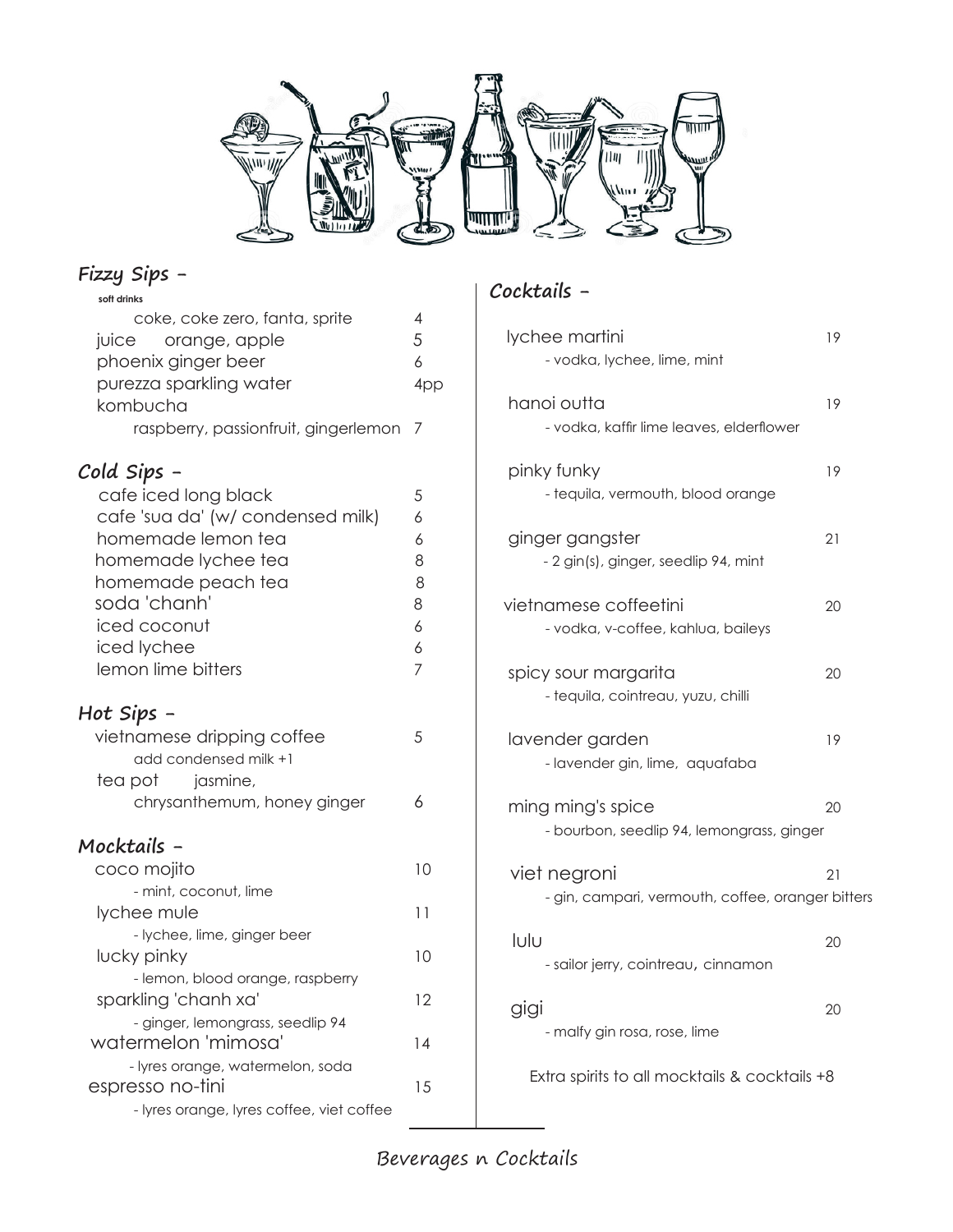Ming Ming's

#### **Beer**

| on tap<br>mornington penisula pale ale<br>stone & wood pacific ale<br>tiger lager<br>2L/3L towel (Tiger only)                                       | 8.5<br>8.5<br>9                                  | 11<br>11<br>14<br>48/65            |
|-----------------------------------------------------------------------------------------------------------------------------------------------------|--------------------------------------------------|------------------------------------|
| bottle<br>hanoi<br>333<br>asahi super dry<br>asahi soukai 3.5%<br>singha<br>brookvale union ginger beer<br>cider on rotation - please ask our staff | vietnam<br>vietnam<br>japan<br>japan<br>thailand | 10<br>10<br>10<br>8.5<br>9<br>11.5 |
| Spirits 45ml                                                                                                                                        |                                                  |                                    |
| Please check out what we offer at the<br>bar. Price included mixers.<br>- Basic<br>- Premium<br>Sparkling & Rose                                    |                                                  | 13<br>16                           |
| Deakin Estate Azahara Brut 200ml<br>- Murray Darling - NSW                                                                                          |                                                  | 12                                 |
| Vueve Ambal 'Blanc de Blancs' Brut<br>- Burgundy - FRA                                                                                              |                                                  | 55                                 |
| G.H Mumm Champagne<br>- Champagne - FRA                                                                                                             |                                                  | 121                                |
| La Linea Tempranillo Rose<br>- Adelaide Hills - SA                                                                                                  |                                                  | 12/48                              |
|                                                                                                                                                     |                                                  |                                    |

#### **Red**

| <b>Sticks Pinot Noir</b><br>- Yarra Valley - VIC        | 13/55 |
|---------------------------------------------------------|-------|
| Catalina Sounds Pinot Noir<br>- Marlborough - NZL       | 66    |
| Te Mata Estate Gamay Noir<br>- Hawkes Bay - NZL         | 50    |
| <b>Red Claw Shiraz</b><br>- Heathcote - VIC             | 14/58 |
| Head "Old Vine" Barossa Shiraz<br>- McLaren Vale - SA   | 71    |
| Two Hands "Sexy Beast" Cab Sauv<br>- McLaren Vale - SA  | 69    |
| White                                                   |       |
| La Linea Vertigo 25GR Riesling                          |       |
| - Adelaide Hills - SA                                   | 48    |
| Crowded House Sauv Blanc<br>- Marlborough - NZL         | 12/48 |
| Catalina Sounds Sauv Blanc<br>- Marlborough - NZL       | 55    |
| Dal Zotto Pinot Grigio<br>- King Valley - VIC           | 12/48 |
| Man O' War Waiheke Pinot Gris<br>- Waiheke Island - NZL | 55    |

Beer, Wine & Spirits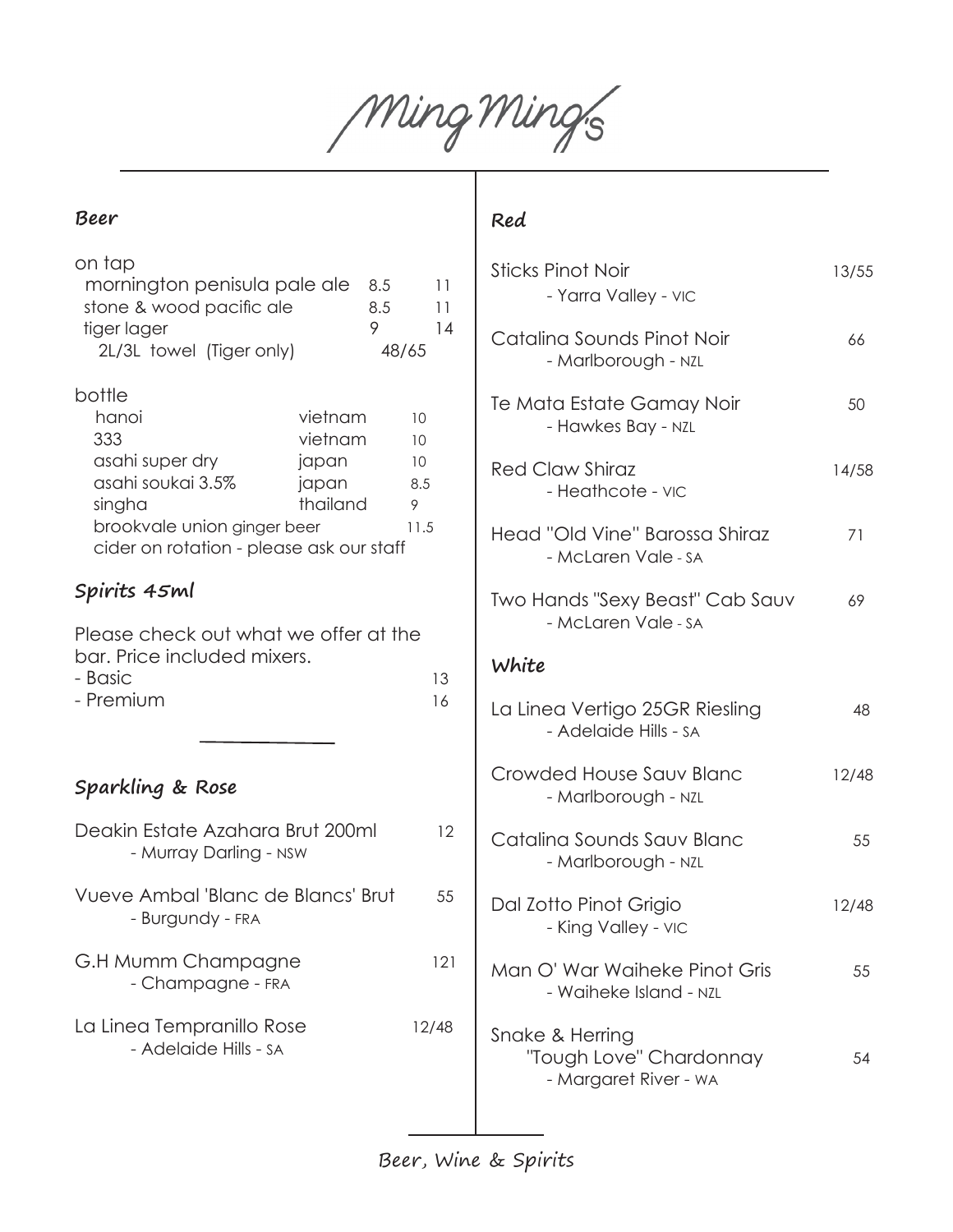# **pho**

*pho is the pride of vietnamese cuisine. it is also to be Ming Ming's signature dish. pho soup is a spectacular noodle soup bowl that comes with meat, flat rice noodle and heaps of spring onions in rich, aromated broth. pho dry version is only available at Ming Ming's kitchen. Yum!*

## **pho soup**

*comes with aromated broth & onions*

| 'thin' stir-fried scotch fillet (gfo) | 19 |
|---------------------------------------|----|
| 'hanoi oldtown' rare beef (gfo)       | 19 |
| 'bo kho' beef stew                    | 21 |
| shredded chicken breast (gfo)         | 18 |
| grilled chicken thigh                 | 19 |
| vegan pho (gfo) (vg)                  | 18 |

## **pho dry (no broth)**

*comes with soy sauce & viet herbs contains peanuts*

| lemongrass beef (n)                  | 19 |
|--------------------------------------|----|
| 'bo kho' beef stew (n)               | 21 |
| shredded chicken breast (gfo) (n)    | 18 |
| grilled chicken thigh (n)            | 19 |
| fried $f$ ofu (gfo) (vg) (n)         | 18 |
| stir-fried vegetables (gfo) (vg) (n) | 18 |
| charsiu pork (n)                     | 19 |

## **chef's specials**

| steamed pancake                         | 19 |
|-----------------------------------------|----|
| - w/ pork, mushrooms & herbs            |    |
| hanoi 'ladder' vermicelli soup          | 22 |
| - chicken, pork loaf, egg, shrimp paste |    |

## **vermicelli salad**

*comes with vermicelli noodles, pickles n herbs*

| lemongrass beef                | 19 |
|--------------------------------|----|
| grilled chicken                | 19 |
| fried tofu $(vg)$ (gfo)        | 18 |
| vegetable spring rolls (v)     | 19 |
| 'hanoi' pork spring rolls (gf) | 19 |
| crispy salmon                  | 20 |
| lemongrass pork                | 19 |
| add-on spring roll(s) +5ea     |    |

## **rice dishes**

*comes with rice and steamed vegetables*

| 'bo kho' beef stew                   | 21  |
|--------------------------------------|-----|
| lemongrass beef (gfo)                | 19  |
| grilled chicken thigh                | 18  |
| slow cooked pork belly               | 21  |
| teriyaki fried tofu (vg) (gfo)       | 18. |
| stir-fried vegetables (vg) (gfo) (n) | 19  |
| lemongrass pork                      | 18. |
|                                      |     |

**egg noodles** *comes with steamed greens and sprouts*

| wonton noodle soup or dry         | 21  |
|-----------------------------------|-----|
| tossed veggies in teriyaki (v)(n) | 19  |
| pork belly                        | 22. |
| 'bo kho' beef stew                | 22  |
| lemongrass beef                   | 21  |
| grilled chicken thigh             | 20  |

Smaller..